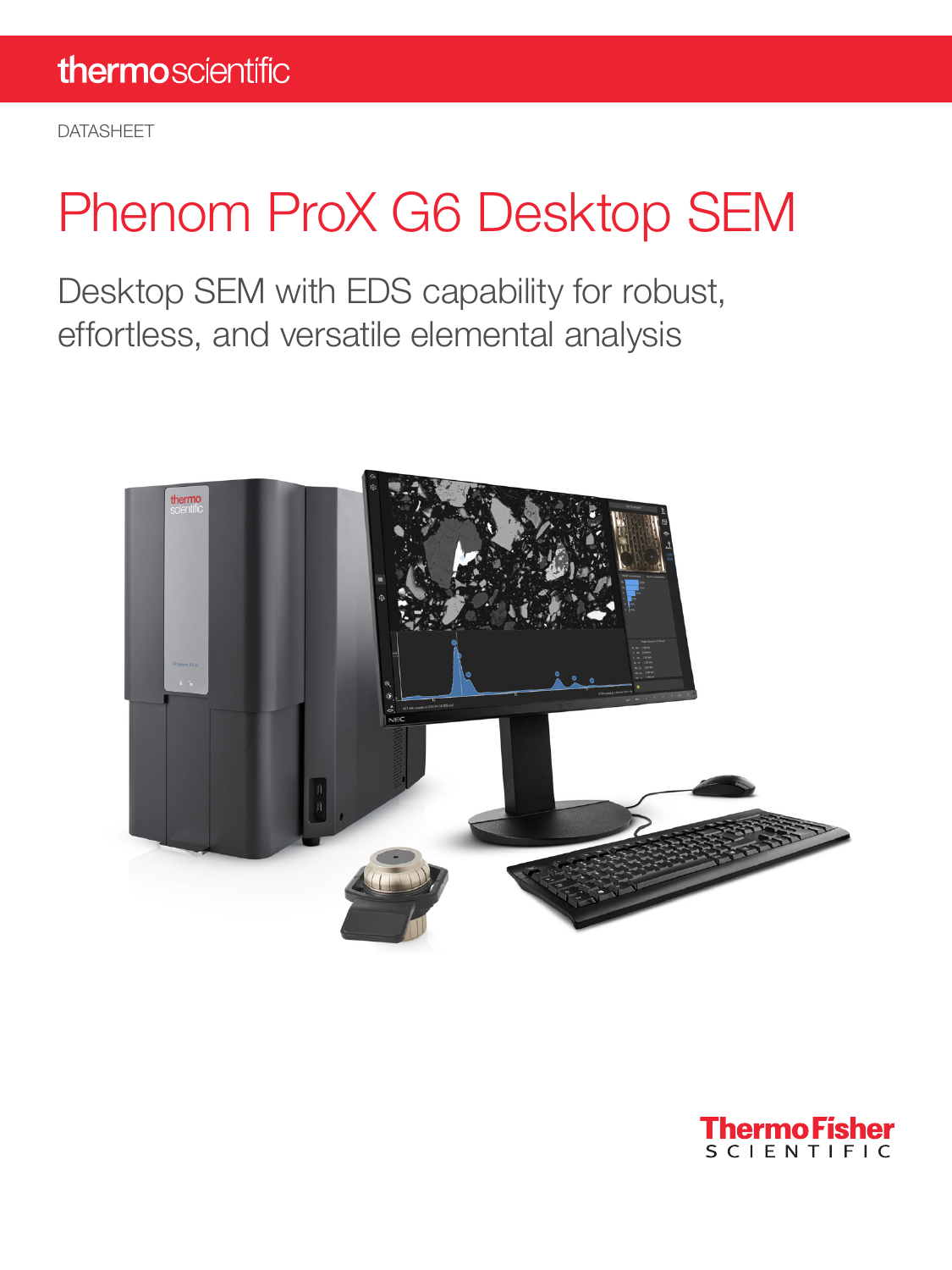

Platinum-coated metal grid (BSD). Platinum-coated metal grid (SED).

The sixth generation of Thermo Scientific Phenom ProX G6 Desktop SEM fills the gap between light microscopy and floor-model SEM analysis, expanding the capabilities of research facilities. It offers fast, high-resolution imaging in addition to an integrated energy dispersive spectroscopy (EDS) detector for robust, easy-to-use, rapid elemental analysis.

### Expand your research facility's capabilities

Fast and easy to use, the Thermo Scientific™ Phenom™ ProX G6 Desktop SEM can be used to relieve the burden of routine analysis for common samples from floor-model SEM instruments. Instrument configuration and the sample loading mechanism ensure quick imaging with minimal time spent tuning between experiments.

Facility users of any experience level can quickly begin producing high-quality results with the Phenom ProX G6 Desktop SEM. Its long-lifetime  $\text{CeB}_6$  source offers high brightness while requiring low maintenance. Additionally, the Phenom ProX G6 Desktop SEM's high stability and small form factor allow it to be used in practically any lab environment because it does not require specialized infrastructure or expert oversight.



### Key Benefits

Expand research capabilities-Offload work from your floor-model SEMs

Fully integrated EDS detector-High-resolution imaging at same working distance as EDS analysis for faster workflow

Easy to learn, easy to use-Users of any experience level can quickly start producing results

Fast, high-resolution imaging-Long-lasting, high-brightness  $CeB<sub>6</sub>$  electron source

No specialized infrastructure-High stability and small form factor allow it to be used in practically any lab environment

| <b>Imaging specifications</b> |                                                                                                 |
|-------------------------------|-------------------------------------------------------------------------------------------------|
| <b>Imaging modes</b>          |                                                                                                 |
| Light optical                 | Magnification range: 20-134x                                                                    |
| Electron optical              | Magnification range:<br>160-350,000x                                                            |
| <b>Illumination</b>           |                                                                                                 |
| Light optical                 | Bright field / dark field modes                                                                 |
| Electron optical              | Long lifetime thermionic source<br>(CeB <sub>a</sub> )                                          |
| Acceleration voltages         | $\bullet$ Default: 5 kV, 10 kV<br>and 15 kV                                                     |
|                               | • Advanced mode: adjustable<br>range between 4.8 kV<br>and 20.5 kV imaging<br>and analysis mode |
| Resolution                    | $\bullet$ $\leq$ 6 nm (SED)                                                                     |
|                               | $\bullet$ $\leq$ 8 nm (BSD)                                                                     |
| <b>Detector</b>               |                                                                                                 |
| Standard                      | • Energy dispersive<br>spectroscopy detector                                                    |
|                               | Backscattered electron<br>detector                                                              |
| Optional                      | Secondary electron detector<br>(enabled for live mixing with<br><b>BSE)</b>                     |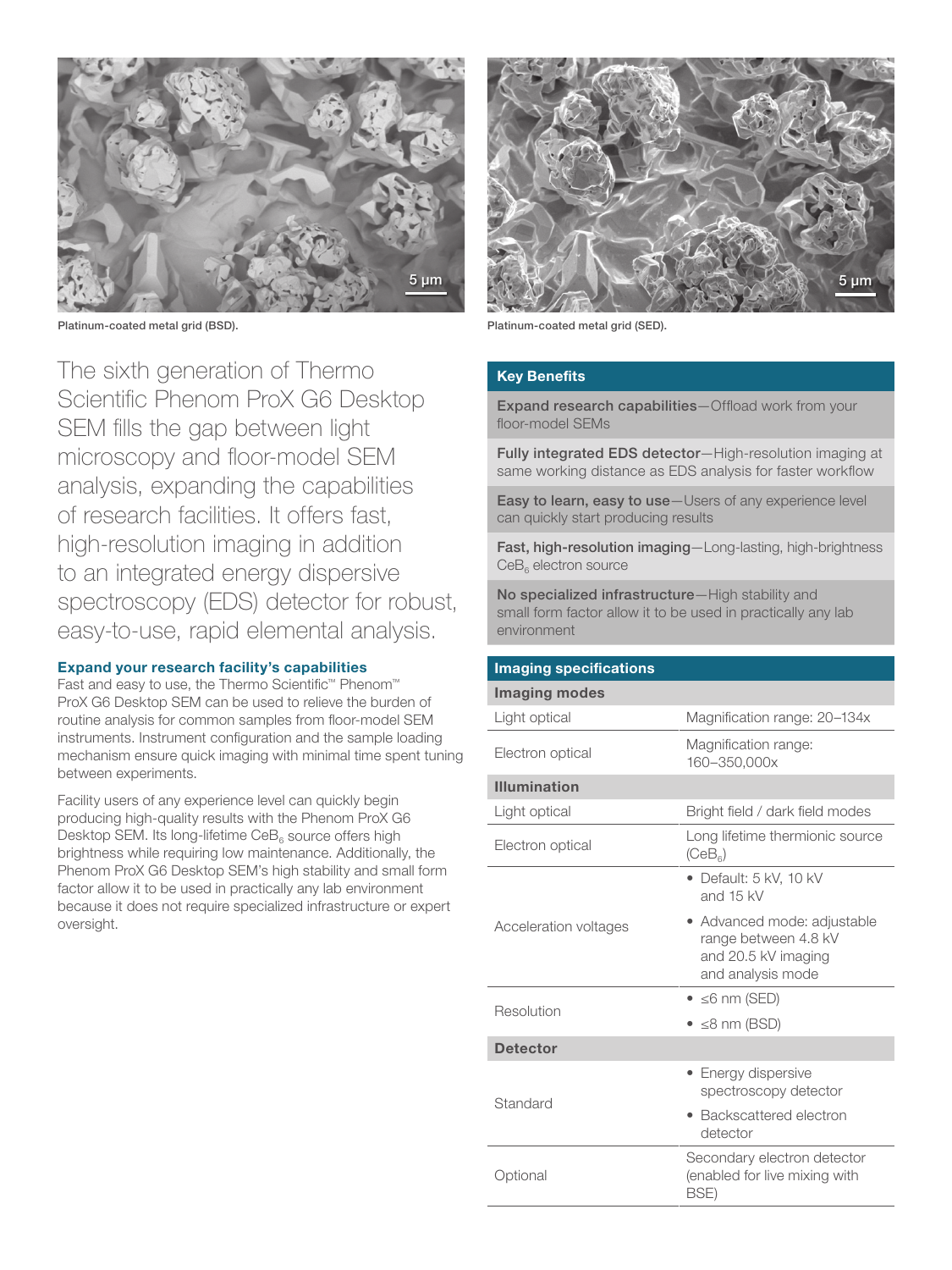

Live EDS analysis of particles inside metal mesh.

| Digital image detection                            |                         |  |
|----------------------------------------------------|-------------------------|--|
| Light optical                                      | Color navigation camera |  |
| Image formats                                      |                         |  |
| JPEG, TIFF, PNG                                    |                         |  |
| Image resolution options                           |                         |  |
| 960x600, 1920x1200, 3840x2400 and 7680x4800 pixels |                         |  |
| Data storage                                       |                         |  |
| Network, workstation with SSD                      |                         |  |
| Sample stage                                       |                         |  |
| Computer-controlled motorized X and Y              |                         |  |
| <b>Sample size</b>                                 |                         |  |
| • 25 mm diameter (up to 32 mm as option)           |                         |  |
| • 35 mm height (up to 100 mm as option)            |                         |  |
| <b>Sample loading time</b>                         |                         |  |
| Light optical                                      | <5 seconds              |  |
| Electron optical                                   | <30 seconds             |  |
|                                                    |                         |  |

### Element IDentification (EID)

The Phenom ProX G6 Desktop SEM is equipped with an EDS detector to obtain more material insights with element identification via X-ray analysis. Thanks to the design of the SEM column, high-resolution imaging is done at the same working distance as EDS analysis, resulting in an even faster workflow.

Live EDS gives you immediate element identification via point & click in imaging mode, while more advanced analysis, including the optional EDS line scan and EDS fast mapping, can be done via the integrated EID application.

### Step-by-step data collection

The dedicated software package, Element IDentification (EID), is used to control the fully integrated EDS detector. Analysis has become as easy as imaging, since there is no need to switch between external software packages or computers. The  $CeB<sub>6</sub>$ electron source is used to generate the highest X-ray count rate in its market segment, allowing for fast results.

The EID software package allows you to identify nearly all materials in the periodic table, starting from boron (5) and ranging up to californium (98). It is a perfect analysis tool for a wide range of samples and applications. Projects can be stored locally or on the network, where they can be analyzed at a later stage or offline.

The EID software package runs smart algorithms with advanced peak analysis to optimize the auto-identification functionality, while still allowing for manual adjustments at any time in the analysis process. The intuitive step-by-step process within the software helps you collect all X-ray results in an organized and structured manner.

| <b>EDS Specifications</b> |                                                                                            |
|---------------------------|--------------------------------------------------------------------------------------------|
|                           | • Silicon Drift Detector (SDD)                                                             |
| Detector type             | • Thermoelectrically cooled<br>$(LN2$ free)                                                |
| Detector active area      | $25 \text{ mm}^2$                                                                          |
| X-ray window              | Ultra thin silicon nitride ( $Si3N4$ )<br>window allowing detection of<br>elements B to Cf |
| Energy resolution         | Mn Kα <132 eV                                                                              |
| Processing capabilities   | Multi-channel analyzer with<br>2048 channels at 10 eV/ch                                   |
| Max. input count rate     | 300,000 cps                                                                                |
| Hardware integration      | Fully embedded                                                                             |
| <b>Software</b>           |                                                                                            |

### **Software**

- Integrated in Phenom user interface
- Integrated column and stage control
- Auto-peak ID
- Iterative strip peak deconvolution
- Export functions: CSV, JPG, TIFF, ELID, EMSA

### Report

Docx format

| <b>System specifications</b> |                                                              |
|------------------------------|--------------------------------------------------------------|
| <b>Dimensions and weight</b> |                                                              |
| Imaging module               | $286(w) \times 566(d) \times 495(h)$ mm,<br>50 kg            |
| Diaphragm vacuum pump        | 145(w) x 220(d) x 213(h) mm,<br>4.5 kg                       |
| Power supply                 | 156(w) x 300(d) x 74(h) mm,<br>3 ka                          |
| Monitor (24")                | 531,5 (w) x 250 (d) x 515,4 (h)<br>mm; 6,7 kg                |
| Workstation                  | • Lenovo P330, including SSD<br>storage and 4 USB slots      |
|                              | • 92.5 (w) $\times$ 305.6 (d) $\times$<br>343.5 (h) mm, 8 kg |
| <b>Requirements</b>          |                                                              |
| <b>Ambient conditions</b>    |                                                              |
|                              |                                                              |

| Temperature     | $15^{\circ}$ C ~ 30 $^{\circ}$ C (59 $^{\circ}$ F ~ 86 $^{\circ}$ F) |
|-----------------|----------------------------------------------------------------------|
| <b>Humidity</b> | Between 20% and 80% RH                                               |
| Power           | Single phase AC 100-240 Volt,<br>50/60 Hz, 250 W (max.)              |
|                 |                                                                      |

Recommended table dimensions

120x75 cm, load rating of 100 kg